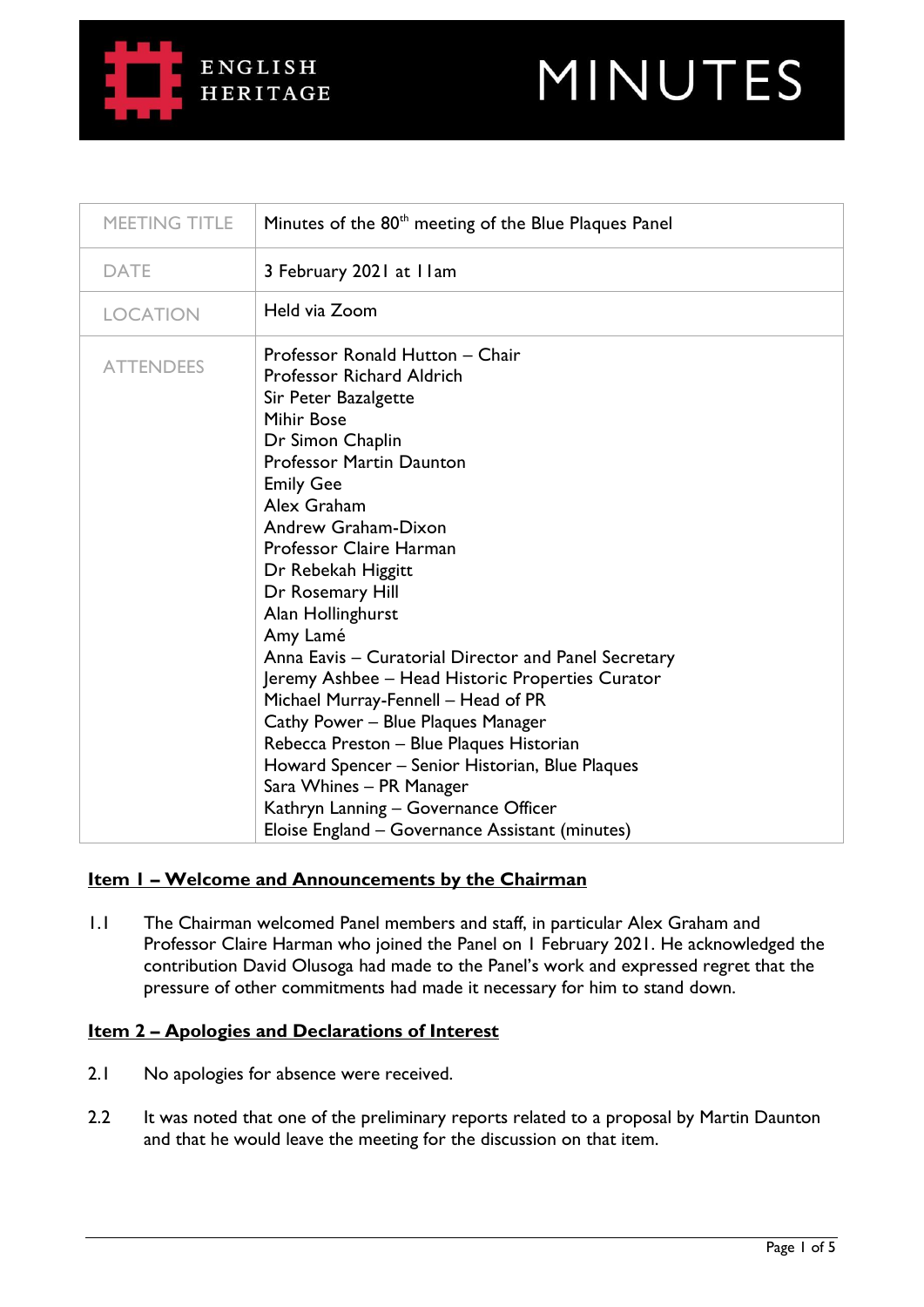# **Item 3 – Minutes of the meeting held on 7 October 2020**

3.1 Agreed as a correct record.

## **Item 4 – Matters Arising**

4.1 There were no matters arising.

## **Item 5 – Secretary's Report (oral)**

- 5.1 Anna Eavis congratulated the team on the successful installation of four blue plaques since the last meeting, for Barbara Hepworth and John Skeaping, Cecil Beaton, Ottobah Cugoano and Abdus Salam, and the resulting press coverage. She also advised that the BAME working group had met and discussed the possibility of the Education department including blue plaques in their educational offering.
- 5.2 All BAME plaque holders now had a full profile on the EH website, and work continued to provide fuller profiles for plaque holders with contested or controversial histories.
- 5.3 The second edition of *The English Heritage Guide to London's Blue Plaques* had sold 1247 copies and would be marketed to the US in May 2021. New Panel members would be sent a copy.

ACTION: Howard Spencer

5.4 BBC Radio 5 Live had run a feature on the history of the blue plaques scheme which included an interview with Howard Spencer. Howard had also presented a seminar on 'Bloomsbury Blues', about plaques around the University of London.

#### **Item 6 – PR Update**

6.1 The Panel noted the PR Update.

#### **Item 7 – Blue Plaques Progress Report**

7.1 The Panel noted the progress report.

#### **Item 8 – Plaques Approved**

8.1 The Panel noted the list of plaques completed in 2020 and approved for 2021.

# **Item 9 – Criteria for the evaluation of Blue Plaque proposals**

9.1 Included for information.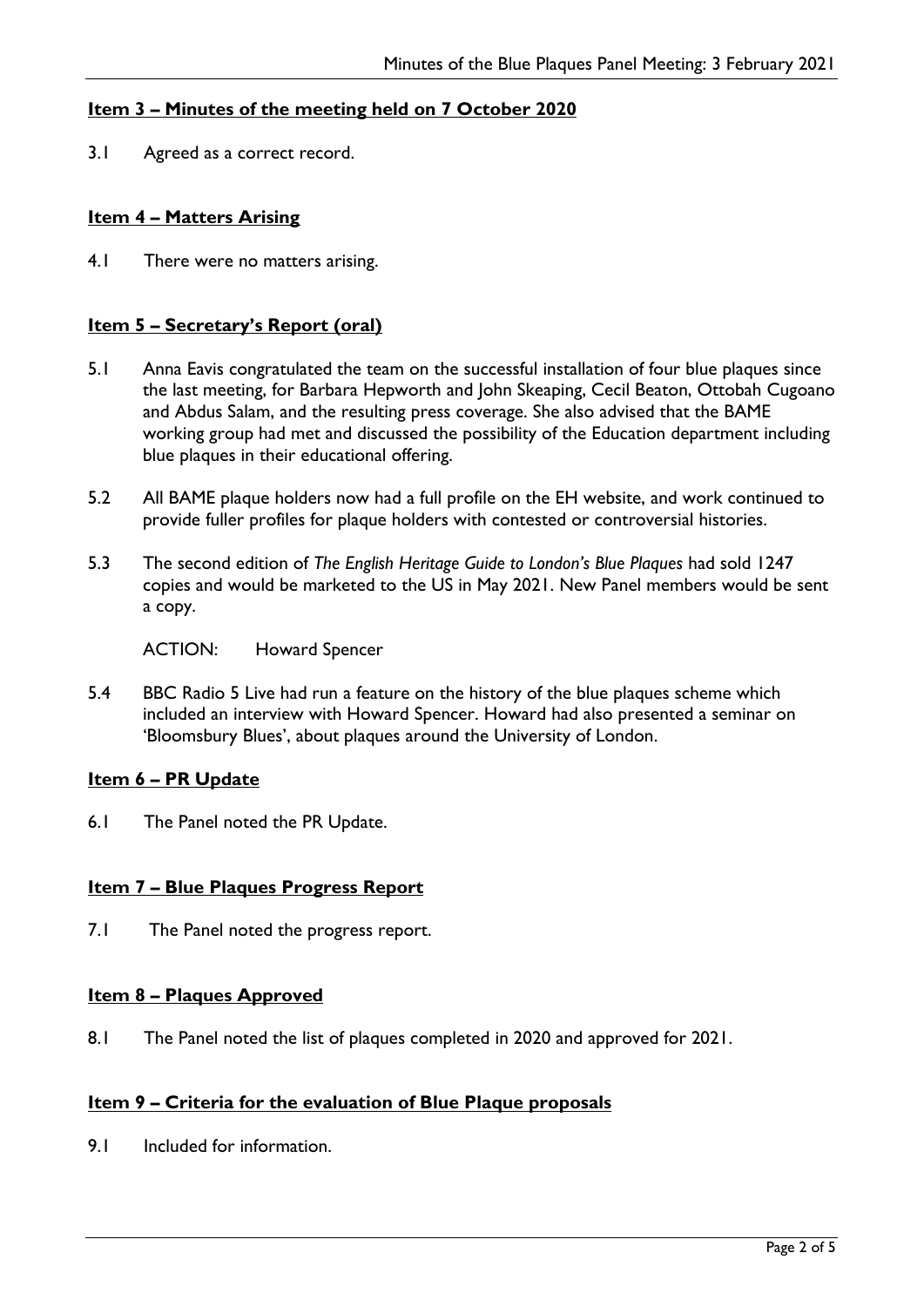## **Item 10 – Preliminary reports**

10.1 Under its terms of reference, the Blue Plaques Panel advises English Heritage on the erection of Blue Plaques. The Panel considered 28 preliminary nominations as follows:

**Anthony Powell (1905-2000)** The Panel's decision was not to shortlist but to allow the case to be reviewed in 5 years.

**Bessie Parkes Belloc (1829-1925)** The Panel's decision was not to shortlist.

**Michael Bentine (1922-1996)** The Panel's decision was not to shortlist.

**Leigh Bowery (1961-1994)** The Panel's decision was not to shortlist.

**Irene Barclay (1894-1989)** The Panel's decision was to shortlist.

**Dr George Price (1922-1975)** The Panel's decision was not to shortlist.

**Ewart Grogan (1874-1967)** The Panel's decision was not to shortlist.

**Katharine Goodson (1872-1958) and Arthur Hinton (1869-1941)**

The Panel's decision was not to shortlist.

**Ivy Davison (1892-1977)** The Panel's decision was not to shortlist.

**Sibyl Moholy-Nagy (1903-1971)** The Panel's decision was not to shortlist.

**May Herschel Clarke (1894-1955)** The Panel's decision was not to shortlist.

**Fred Hammill (1856-1901)** The Panel's decision was not to shortlist.

**Evelyn Dove (1902-1987)** The Panel's decision was not to shortlist.

**Fanny Eaton (1835-1924)** The Panel's decision was to shortlist.

**Dame Veronica Wedgwood (1910-1997)** The Panel's decision was not to shortlist.

**Sir Hugh Casson (1910-1999)** The Panel's decision was not to shortlist.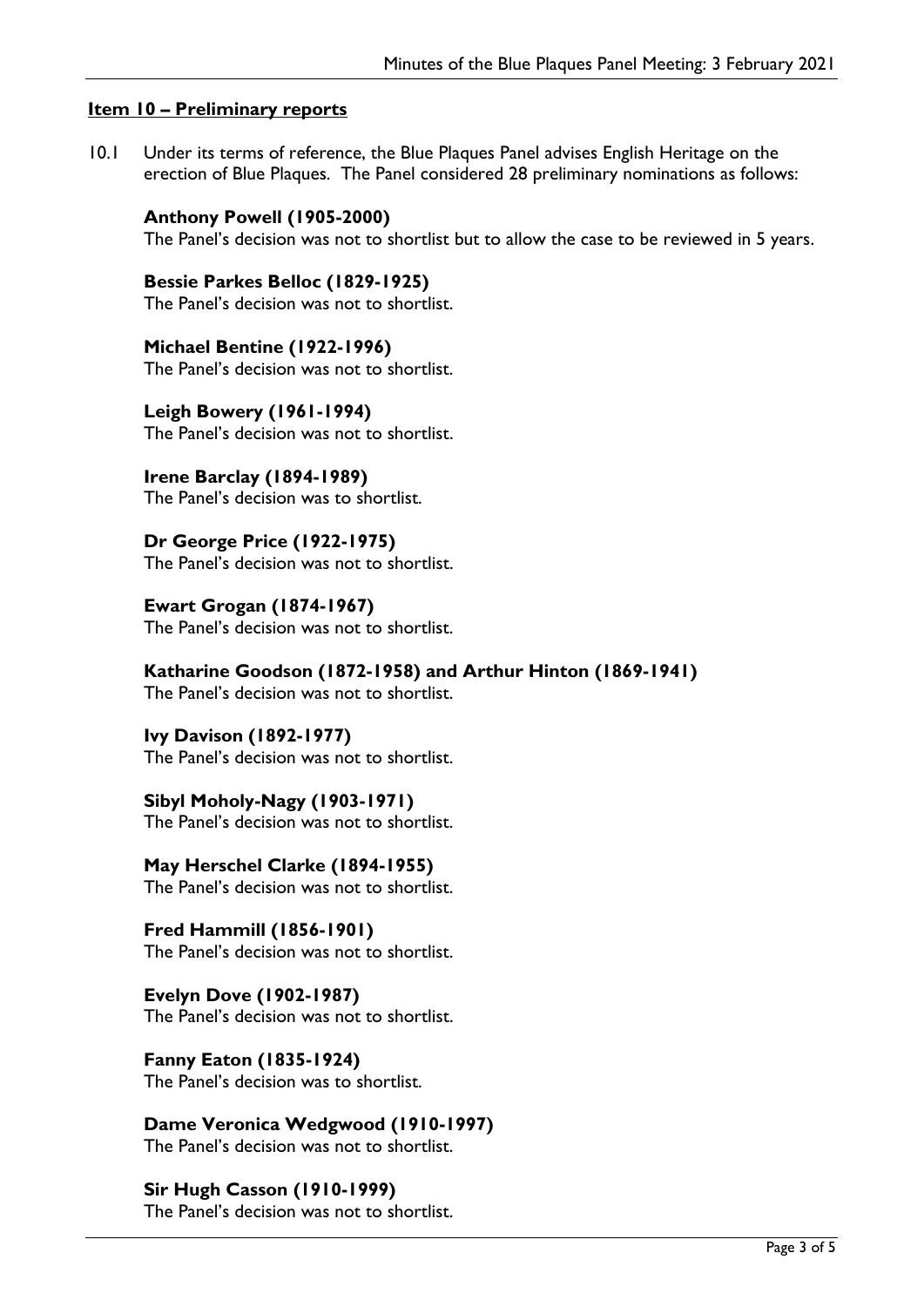# **Brigadier Dudley Clarke (1899-1974)**

The Panel's decision was to shortlist.

# **Captain Patrick Danny (1873-1928)**

The Panel's decision was not to shortlist.

#### **Diana Beck (1900-1956)** The Panel's decision was to shortlist.

**Elsa Lanchester (1902-1986)** The Panel's decision was not to shortlist.

# **Solomon Schonfeld (1912-1984)**

The Panel's decision was to shortlist.

# **Cecil Middleton (1886-1945)**

The Panel's decision was to shortlist.

# **Yvonne Cormeau (1909-1997)**

The Panel's decision was not to shortlist but to allow the case to be reviewed in 5 years.

#### **Agnes Mary Clerke (1842-1907)** The Panel's decision was to shortlist.

**Anthony Burgess (1917-1993)** The Panel's decision was not to shortlist.

# **W Arthur Lewis (1915-1991)** The Panel's decision was to shortlist.

# **Moshe Feldenkrais (1904-1984)** The Panel's decision was not to shortlist.

**Thomas Wallis (1872-1953)** The Panel's decision was to shortlist.

# **Item 11 – Shortlist of Panel Recommendations Awaiting Final Report**

11.1 The Panel noted the shortlist.

# **Item 12 – Final Reports**

12.1 *This item is included in a protected appendix to these minutes as it contains information that is potentially protected from public access.*